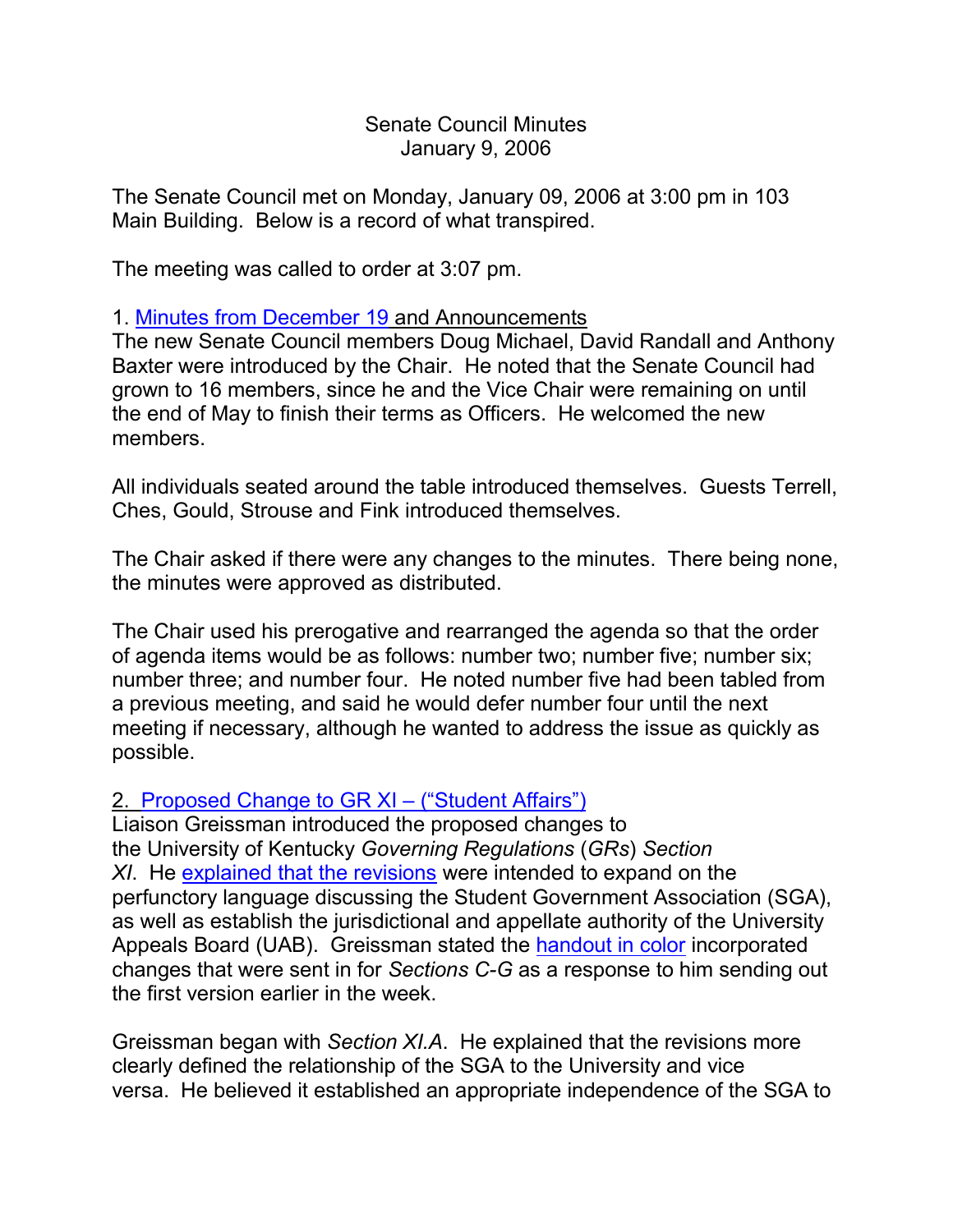exist as a deliberative body and yet made it accountable to the University in the same manner as other bodies at UK, especially with regard to financial affairs. Greissman went on to explain that the SGA received over a third of a million dollars in student fees every year, and was free to spend it in appropriate ways.

Grossman asked about the necessity of keeping the word "authority" in the first sentence of *Section XI.A.* Jones added that the change in the sentence structure made the word unnecessary. Greissman deferred to Guest Terrell, who agreed with the suggestion.

Ellingsworth offered her thanks for the collegiality shown during discussions. She expressed concern with a couple of phrases. Ellingsworth asked about the wording "ensure any action taken by" in the third sentence of the second large paragraph of *Section XI.A.* She questioned the need to give veto power to the Vice President for Student Affairs (VPSA) without also allowing room for a dissenting opinion by the SGA. She also wondered about the proposed power given to the SGA advisor. She worried that the VPSA could prohibit the SGA from publicly expressing support of an issue if it was contrary to an official University of Kentucky position. Ellingsworth stated the language needed to be more specific to better protect the rights of the SGA.

Greissman said the language was no different from language discussing any other department. He said any interpretation would be based on an administrative level, and not a philosophical one. If an action were contrary to UK's policies and procedures, the action would be checked. Greissman suggested using the wording "University fiscal and administrative policies."

Ellingsworth expressed concern that while Greissman and other administrators interpreted the wording to mean addressing actions contrary to UK fiscal and administrative policies, a future administrator might not have the same interpretation. She also did not agree with an appeal of a decision of the VPSA ending with the Provost. Ellingsworth wanted to ensure there was a venue for the SGA to appeal to the Board of Trustees (BoT).

Greissman stated the intent was to make the Provost's decision final, and not allow the appeal to go any further. Lesnaw expressed support for Ellingsworth's comments, saying the use of the word "ensure" lacked mechanism and that the appeal process was not codified. She thought the Section would be strengthened if the appeals process was detailed. Lesnaw also noted that because of the word "including" (referring to what policies and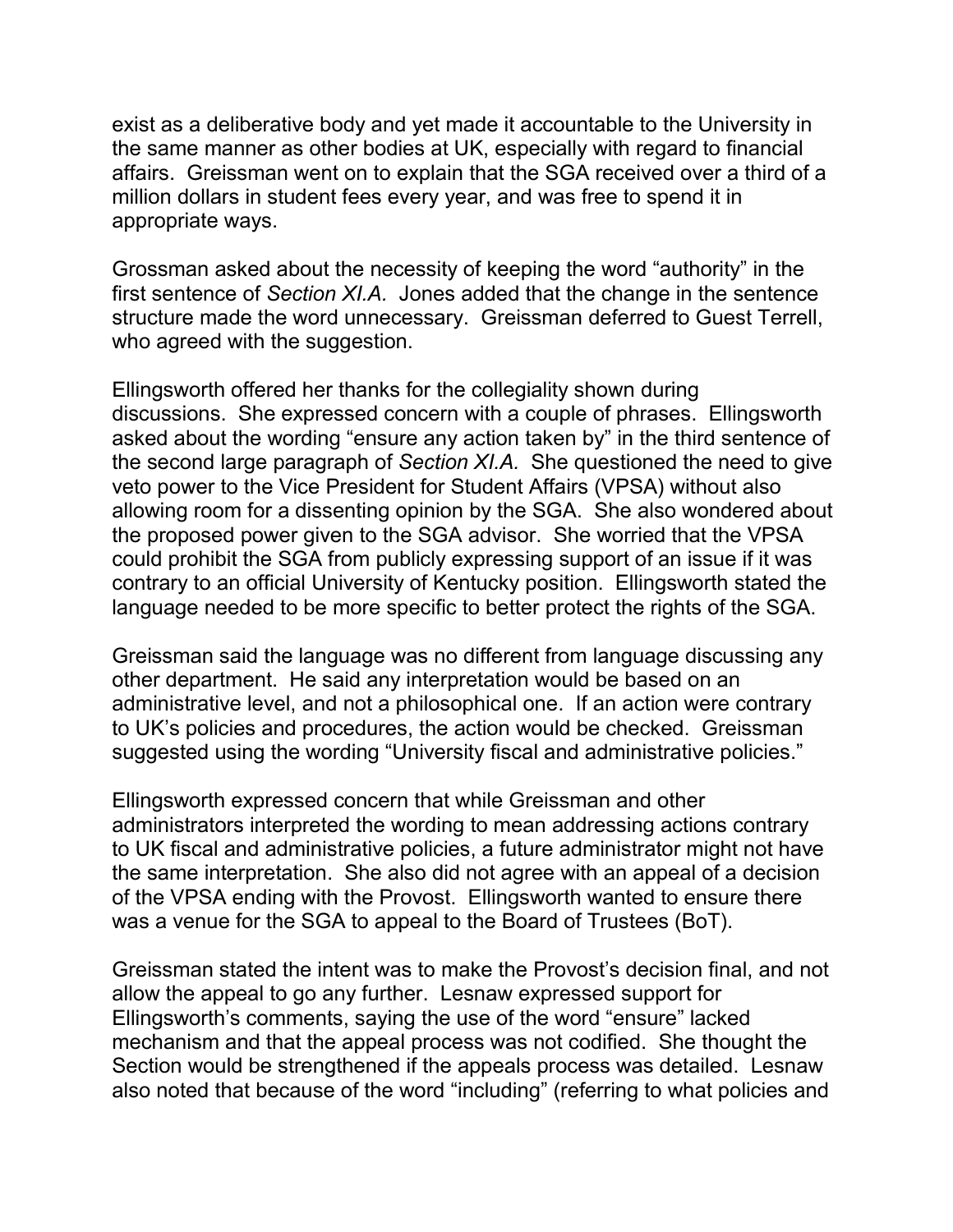procedures were being addressed), there was more than just the listed policies and procedures which might need to be followed.

Greissman asked about the length of the appeals chain Ellingsworth desired for the SGA, since most academic decisions on faculty matters stopped at the Provost. He stated that there are a variety of things that UK employees must comply with in the context of their role as a University citizen, such as the Computing Resources Policy; the SGA should be bound by those same prohibitions. He asked Guest Ches if it would be appropriate to change the wording to read, "written policies and procedures." Terrell referred to the "Party Ordinance" proposed a few years ago. While the University was for the proposal, it did not interfere with the SGA opposing it.

With respect to the issue of appealing the Provost, Jones noted that the *GRs* already provided for appeal. If the claim of a grievance is that the Provost has not complied with the regulations, the President could be involved because the President is responsible for enforcing the *GRs.* Also, under the section addressing the duties of the President, it is written that the SGA can bring any matter to the attention of the BoT.

Ellingsworth stated she liked the phrase "written policies" to address what the VPSA is ensuring the SGA is in compliance with. She asked Jones to refer her to the section regarding the SGA addressing the BoT. Grossman stated that due to her position as a member of the BoT, she could address the BoT. Ellingsworth asked if she would then be acting in her role as SGA President or as a BoT member.

Discussion continued along these lines. Ellingsworth again expressed concern that the proposed wording was sufficiently vague to allow the interpretation given by Greissman, but could be differently interpreted by another administrator. Grossman suggested Ellingsworth work with Terrell to create a specific procedure to address how the VPSA "ensures" consistency with University policies and procedures. He stated that it did not have to be written in the *GRs* in order to be valid. Tagavi brought up the previous suggestion to remove the phrase "policies and procedures" and keep the list of policy and procedure documents. Ellingsworth stated she had no objection to that. It was agreed that the word "written" would be included to clarify what type of documents were being referred to.

In response to Grossman's question about the appropriateness of moving a motion, the Chair asked Greissman to clarify the Senate Council's role in the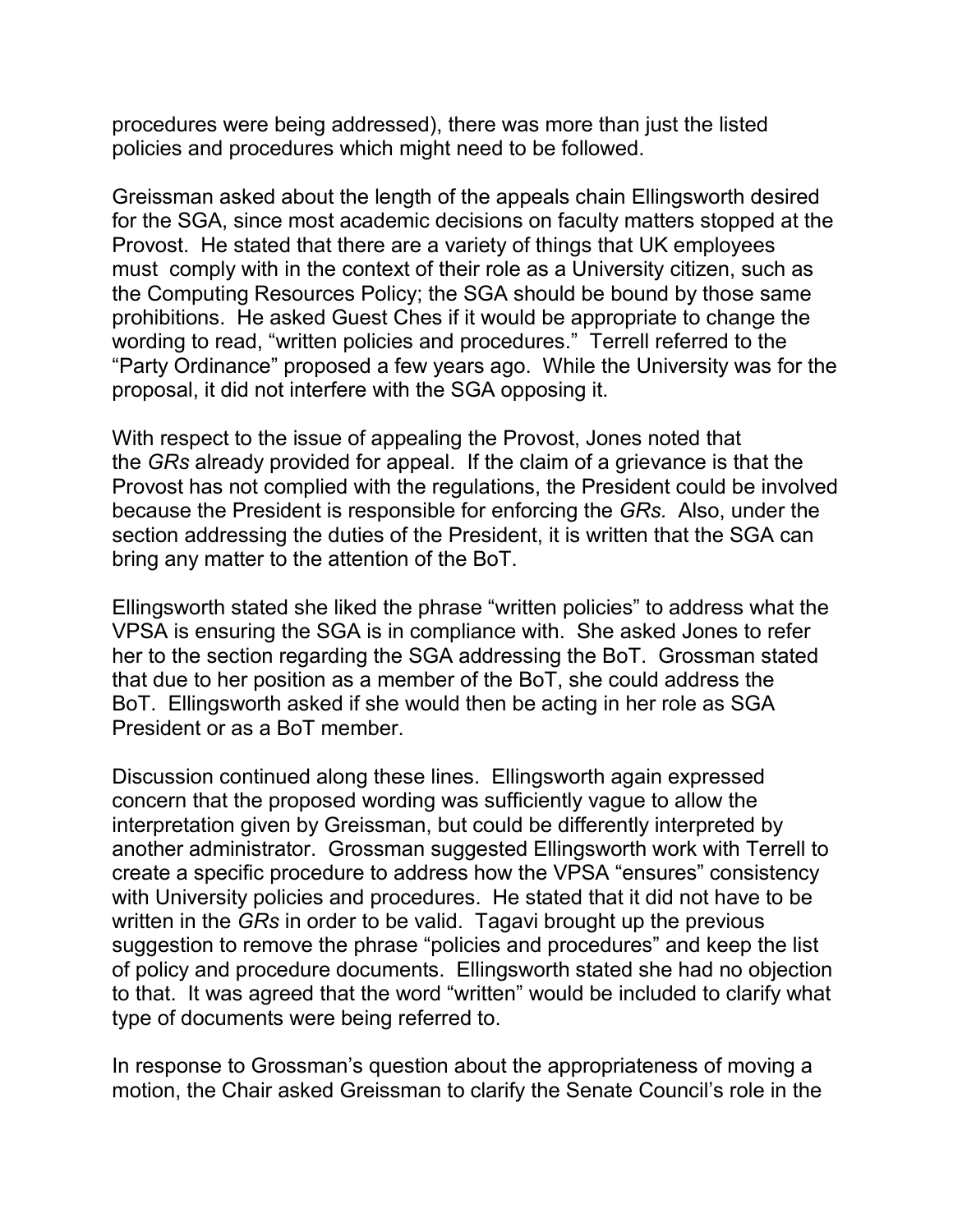review of the proposed changes. Greissman replied that it was an advisory role. The Chair stated that an advisory role did not preclude a motion, since the motion could be a recommendation. Grossman recapped the compromises, asking Ellingsworth if she would be happy with the following changes: add the word "written" to clarify what policy and procedure documents would be used to ensure consistency by the VPSA; and delete the phrase "whose decision is final" in the sentence addressing an appeal of a decision by the VPSA. He also asked if his previous suggestion to work with Terrell to hash out the exact process by which actions are "ensured" to be consistent with University policies and procedures. The Chair interjected, asking Ellingsworth if she was comfortable with deferring the creation of a process to the *Administrative Regulations*. Ellingsworth agreed.

Greissman noted he could not make a final decision about removing "whose decision is final" but said he would bring it up with the Provost. In response to a question from Moore about the legal burden of "ensuring" SGA's compliance with UK's policies and procedures, Ches replied that the Office of Legal Counsel was fine with the language of "ensure."

Dembo asked about the disparity between policies and procedures affecting faculty versus the policies and procedures affecting the SGA. Grossman replied that the difference stems from faculty members being employees, while students are not employed by the University.

Greissman continued his explanation of the other revisions to *Section XI*, referring Council members to the {handout} he provided. He said the section in the *Administrative Regulations* (ARs) addressing the UAB would be removed, once it was codified in the *GRs.* In addition, he said it did not make sense for the *Senate Rules* to define all aspects of the UAB, since the University Senate is concerned with the UAB as it relates to academic matters. The non-academic affairs of the UAB were defined in *GR XI.C.* Grossman stated that changing the section on the UAB in the *GRs* would require changing the *Senate Rules*. Greissman concurred.

Grossman also asked about the relationship of the University Senate to the UAB in terms of its authority to set policies by which the UAB must abide. The authority was partly based on the authority granted by the *ARs*. If the same language were not to be inserted in the *GRs*, it would require much more discussion. Greissman stated that the *GR* in question did codify the authority of the University Senate over the UAB to set policy over academic affairs. He said the Student Code of Conduct was moved to a non-academic section, and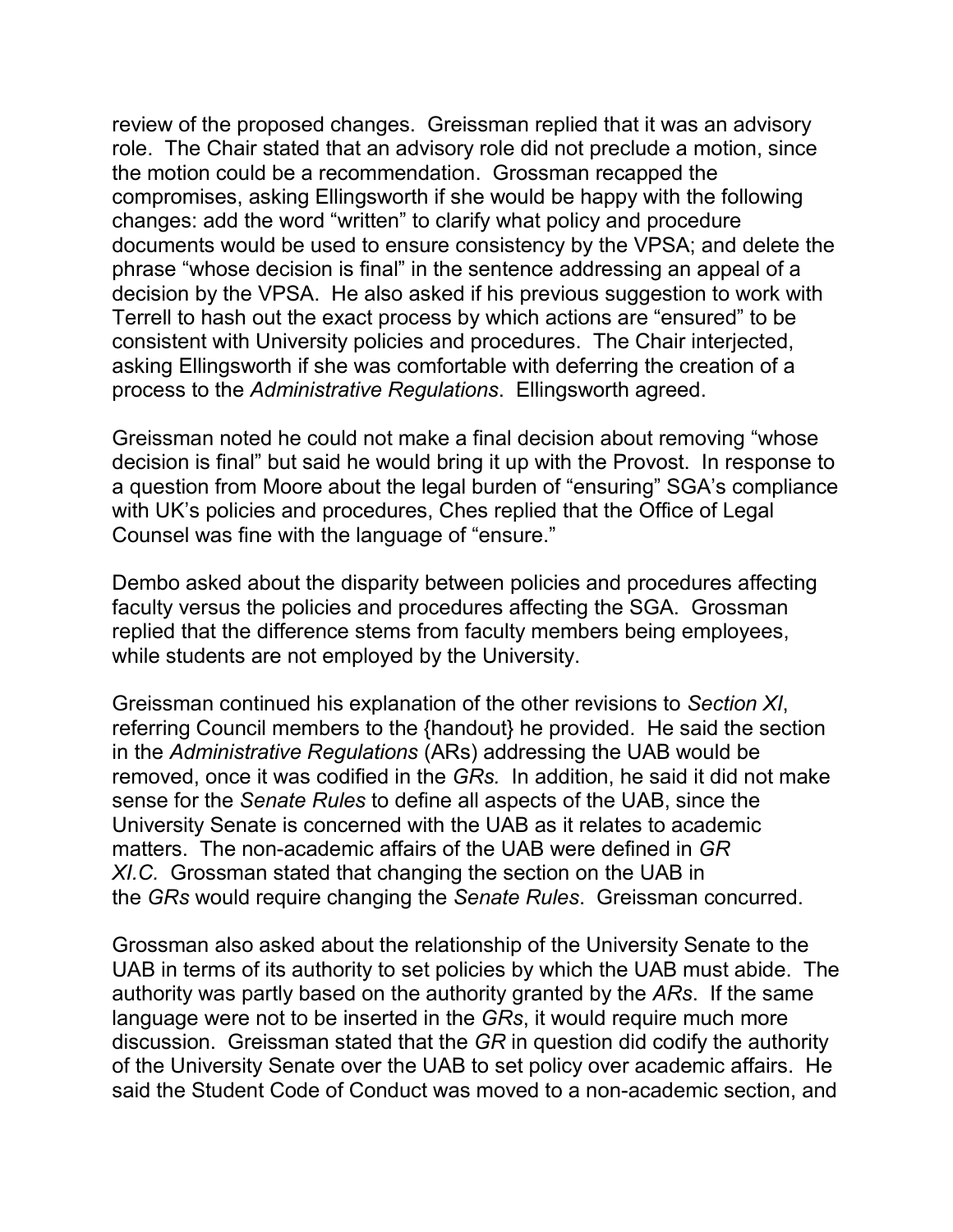that the change in no way limits the Senate's authority to set policy of the UAB. Guest Fink concurred.

Greissman also pointed out the change in *Section XI.E.1* that refers all questions of law and all procedural questions to the UAB Hearing Officer.

Ellingsworth expressed concern with the last sentence of *Section C.3.c.* Her concern was that if the UAB has the authority (in the second-to-last sentence) to affirm or void an SGA election, the UAB would essentially be given the authority to select the President of the SGA. By voiding an election after someone was elected, the UAB would essentially be giving it away to another candidate. In addition, the SGA would be required to pay for another election. Greissman stated the election would only be voided if there was a major problem; it did not take away any SGA rights. Playing devil's advocate, Jones asked why only the SGA alone, compared with the University Senate and the Staff Senate, has a separate body to oversee an SGA election. Greissman replied that it had to do with a possible claim by a student that his or her rights as a student had been violated. If the UAB jurisdiction included employees, then UAB authority would prevail. Since student rights are the jurisdiction of the UAB, the UAB has authority over an election, which, if run improperly, had the potential to violate a student's rights.

Ellingsworth stated it discriminated against the student member of the BoT unless there was a similar oversight mechanism in place for other elected BoT members. She said the SGA had its own regulations to address appealing. If the wording could not be removed, she asked that the appeal be handed back to the SGA to deal with. She indicated she was not comfortable with the wording as proposed.

Greissman questioned the logic of giving the UAB jurisdiction over all cases of alleged violations of student rights except for those instances in the context of an election. He stated the last sentence of the section was added specifically to ensure that students have confidence that the UAB would not make an election decision. Grossman suggested the wording be changed to send the matter back to the SGA to resolve for a new decision, taking into account the findings of the UAB. He also suggested that the UAB should only be involved if the basis for appeal was that the SGA body violated a student's rights.

Referring to the recent court decision by Judge Payne giving the election to Ellingsworth, she stated the second suggestion would not have worked. Ellingsworth said that due to the SGA's own rules and constitution,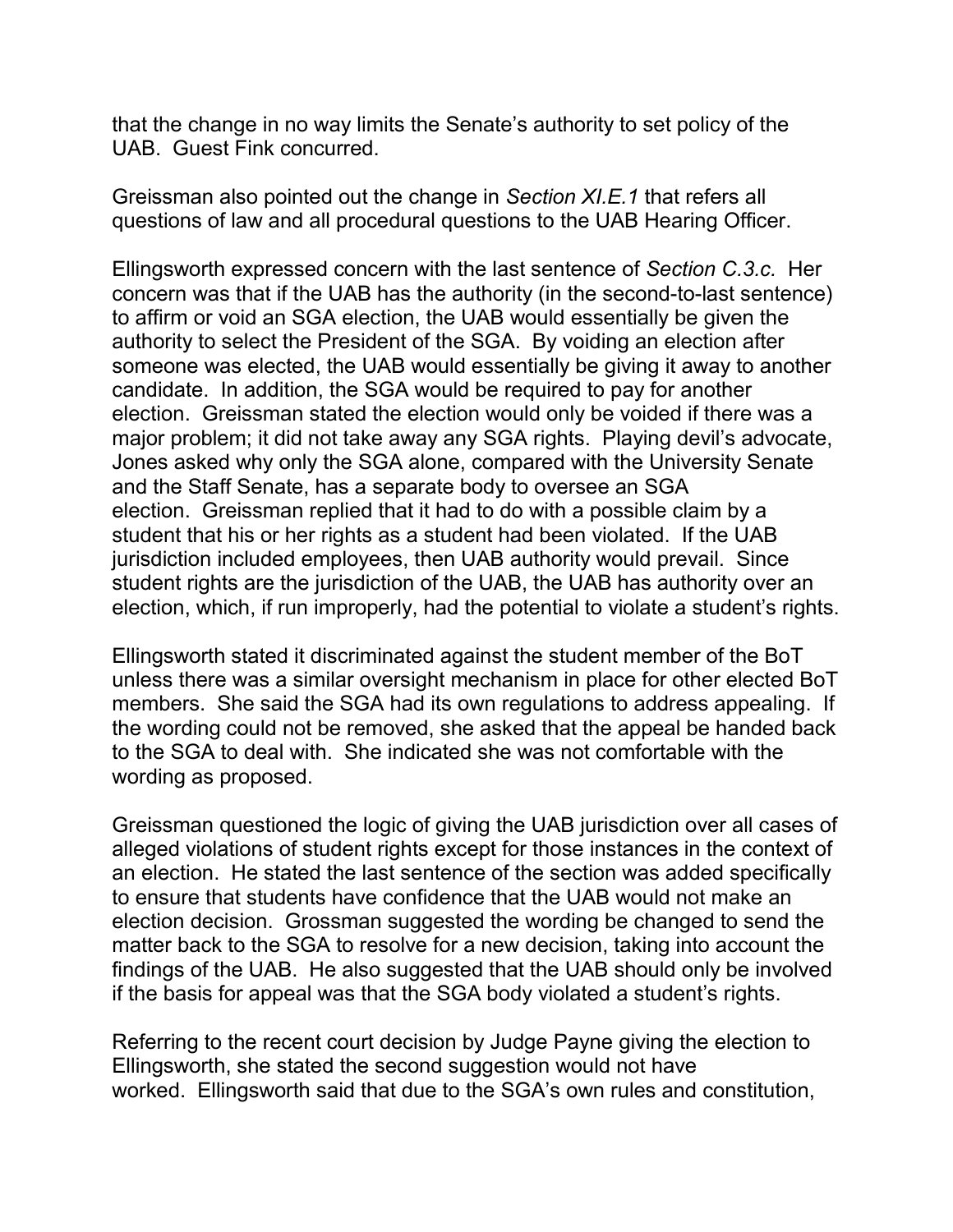the issue should be turned back over to the students, as it is the student BoT member involved. The Council members discussed the issue at length.

It was finally decided that Greissman would check with the Office of Legal Counsel about changing the sentence in *Section XI.C.3.c.* to read: "In a case involving a student election in which a candidate alleges that his or her student rights were violated, the UAB may affirm the decision of the Student Government Association appellate body, refer the matter back to the Student Government appellate body to correct the error identified by the UAB, or affirm or void the election."

There was discussion regarding whether the proposed changes presented by Greissman would affect the recently approved changes to the *Senate Rules* on academic offenses and the role of the UAB. In response to a question by Grossman about *Section C.2.a & b,* Ches stated that with original jurisdiction, the UAB can call new witnesses, etc. For cases in which the UAB only holds appellate jurisdiction, the UAB can only review the case. She confirmed, for Michael, that there are instances in which the UAB is the first body to hear a case.

Grossman **moved** that the Senate Council approved the proposed changes to *Section XI* of the *Governing Regulations*, so long as the following changes were included:

- o Add the word "written" so that the pertinent sentence in *Section* A reads: "The Vice President for Student Affairs shall also ensure that any action taken by the Student Government Association is consistent with written University policies and procedures….";
- $\circ$  Delete the phrase "whose decision is final" so that the pertinent sentence in *Section A* reads: 'An appeal of a decision of the Vice President for Student Affairs in any of the above matters may be made to the Provost whose decision is final"; and
- $\circ$  Delete the phrase "or affirm or void the election" so that the pertinent sentence in *Section C.3.c.* reads: "In a case involving a student election in which a candidate alleges. . . the UAB may affirm the decision of the Student Government Association appellate body, refer the matter back to the Student Government appellate body to correct the error identified by the UAB, or affirm or void the election.

Ellingsworth **seconded**. Grossman stated that if the Senate Council changes were not incorporated, the Senate Council should review it again. The motion **passed** unanimously.

3. [Graduate Certificate in Anatomical Sciences](http://www.uky.edu/USC/New/SCAgendas/20060109/amended%20anat%20sci%20cert.pdf)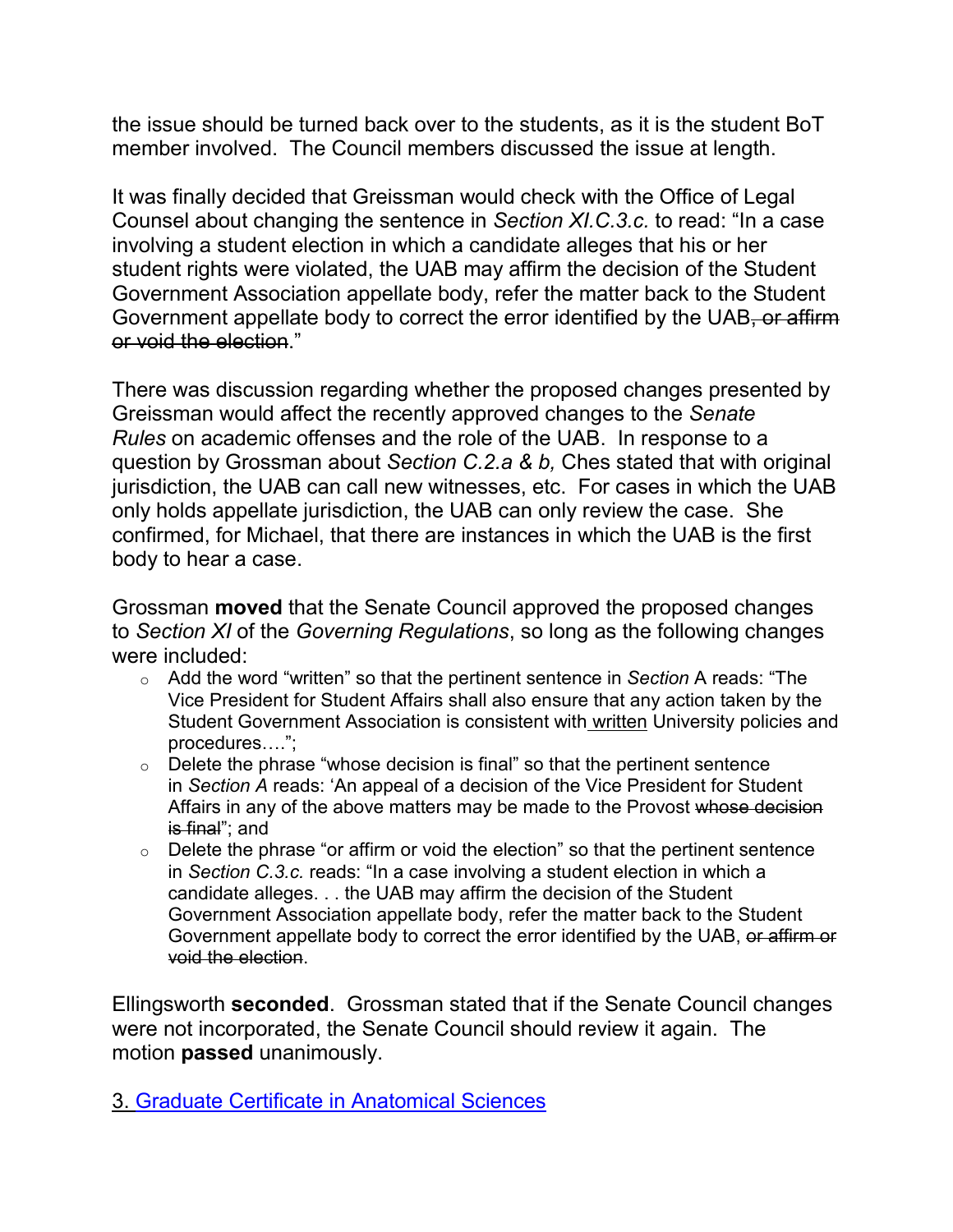The Chair invited Guest Gould to offer introductory comments. Gould thanked the Senate Council for its previous suggestions, and referred to the changes incorporated in the present proposal. Tagavi suggested wording in the section "Admission Requirements and Application Procedure" be changed so that it read, "Applicants for admission to a graduate certificate must be recommended for admission by the certificate Director, and approved by the Graduate School. Gould agreed.

Grossman pointed out some minor grammatical changes that Gould agreed to incorporate. Grossman asked if the Senate Council was approving pages one and two, as well as the subsequent pages detailing the proposal. If so, he wondered if the certificate would be removed once the dire need for anatomical science teachers goes away. After some discussion, Tagavi opined that the Senate Council would be approving all the pages, but only pages three, four and five would be inserted into the *Senate Rules*.

Tagavi **moved** to approve the Graduate Certificate in Anatomical Sciences and send it forward to the University Senate with a positive recommendation. He also accepted a friendly amendment from Grossman to first untable the Certificate. Grossman **seconded**. The motion **passed** unanimously.

## 4. College of Nursing Admissions Proposal

Grossman **moved** to table the proposal until someone familiar with the proposal could attend to answer questions. Jones **seconded**. The motion **passed** unanimously.

5. Proposed Changes to *Senate Rules, Section I* ("The University Senate") Due to the time, Jones requested he be allowed to offer his introductory comments at the next meeting, immediately before the discussion.

The Chair deferred the elements of the pending agenda to the next meeting.

The meeting was adjourned at 4:57 pm.

Respectfully submitted by Ernie Yanarella Senate Council Chair

Members present: Baxter, Dembo, Duke, Grabau, Ellingsworth, Grossman, Jones, Hobson, Lesnaw, Michael, Moore, Tagavi, Thelin, Yanarella.